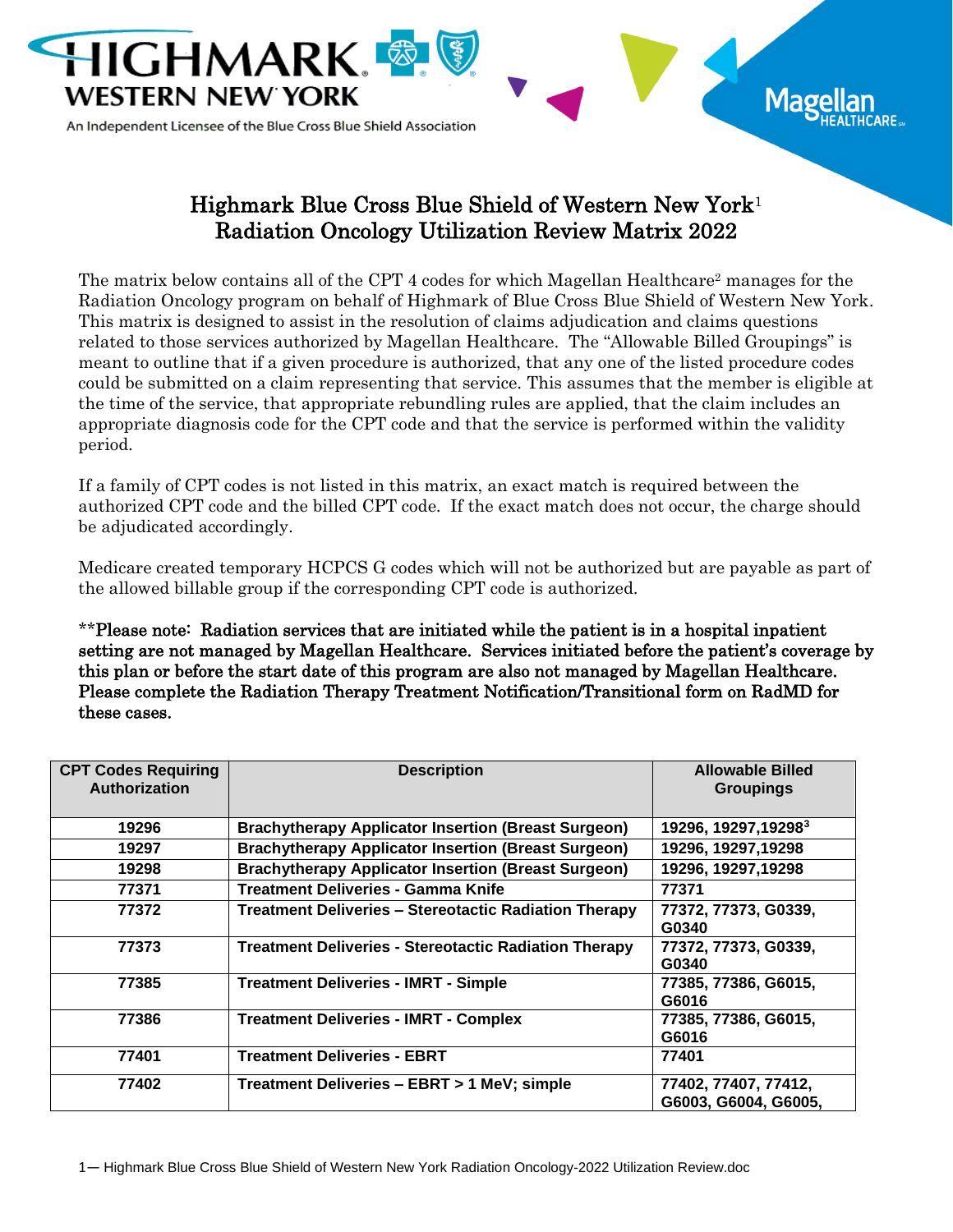| <b>CPT Codes Requiring</b> | <b>Description</b>                                    | <b>Allowable Billed</b>              |
|----------------------------|-------------------------------------------------------|--------------------------------------|
| <b>Authorization</b>       |                                                       | <b>Groupings</b>                     |
|                            |                                                       |                                      |
|                            |                                                       | G6006, G6007, G6008,                 |
|                            |                                                       | G6009, G6010, G6011,                 |
|                            |                                                       | G6012, G6013, G6014                  |
| 77407                      | Treatment Deliveries - EBRT > 1 MeV; intermediate     | 77402, 77407, 77412,                 |
|                            |                                                       | G6003, G6004, G6005,                 |
|                            |                                                       | G6006, G6007, G6008,                 |
|                            |                                                       | G6009, G6010, G6011,                 |
|                            |                                                       | G6012, G6013, G6014                  |
| 77412                      | Treatment Deliveries - EBRT > 1 MeV; complex          | 77402, 77407, 77412,                 |
|                            |                                                       | G6003, G6004, G6005,                 |
|                            |                                                       | G6006, G6007, G6008,                 |
|                            |                                                       | G6009, G6010, G6011,                 |
|                            |                                                       | G6012, G6013, G6014                  |
| 77423                      | <b>Treatment Deliveries - Neutron Beam</b>            | 77423                                |
| 77424                      | Treatment Deliveries - IORT, Xray or Electron, Single | 77424,77425                          |
|                            | <b>Treatment Session</b>                              |                                      |
| 77425                      | Treatment Deliveries - IORT, Xray or Electron, Single | 77424,77425                          |
|                            | <b>Treatment Session</b>                              |                                      |
| 77520                      | <b>Treatment Deliveries - Proton Beam</b>             | 77520, 77522, 77523,                 |
|                            |                                                       | 77525                                |
| 77522                      | <b>Treatment Deliveries - Proton Beam</b>             | 77520, 77522, 77523,                 |
|                            |                                                       | 77525                                |
| 77523                      | <b>Treatment Deliveries - Proton Beam</b>             | 77520, 77522, 77523,                 |
|                            |                                                       | 77525                                |
| 77525                      | <b>Treatment Deliveries - Proton Beam</b>             | 77520, 77522, 77523,                 |
|                            |                                                       | 77525                                |
| 77600                      | <b>Treatment Deliveries - Hyperthermia</b>            | 77600, 77605, 77610,                 |
|                            |                                                       | 77615, 77620                         |
| 77605                      | <b>Treatment Deliveries - Hyperthermia</b>            | 77600, 77605, 77610,                 |
|                            |                                                       | 77615, 77620                         |
| 77610                      | <b>Treatment Deliveries - Hyperthermia</b>            |                                      |
|                            |                                                       | 77600, 77605, 77610,<br>77615, 77620 |
|                            |                                                       |                                      |
| 77615                      | <b>Treatment Deliveries - Hyperthermia</b>            | 77600, 77605, 77610,                 |
|                            |                                                       | 77615, 77620                         |
| 77620                      | <b>Treatment Deliveries - Hyperthermia</b>            | 77600, 77605, 77610,                 |
|                            |                                                       | 77615, 77620                         |
| 77761                      | <b>Treatment Deliveries - Brachytherapy, LDR</b>      | 77761, 77762, 77763,                 |
|                            |                                                       | 77778, 77789                         |
| 77762                      | <b>Treatment Deliveries - Brachytherapy, LDR</b>      | 77761, 77762, 77763,                 |
|                            |                                                       | 77778, 77789                         |
| 77763                      | <b>Treatment Deliveries - Brachytherapy, LDR</b>      | 77761, 77762, 77763,                 |
|                            |                                                       | 77778, 77789                         |
|                            |                                                       |                                      |
| 77767                      | Treatment Deliveries - Brachytherapy, HDR - Skin      | 77767, 77768                         |
|                            | <b>Surface</b>                                        |                                      |
| 77768                      | Treatment Deliveries - Brachytherapy, HDR - Skin      | 77767, 77768                         |
|                            | <b>Surface</b>                                        |                                      |
| 77789                      | <b>Treatment Deliveries - Brachytherapy, LDR</b>      | 77761, 77762, 77763,                 |
|                            |                                                       | 77778, 77789                         |